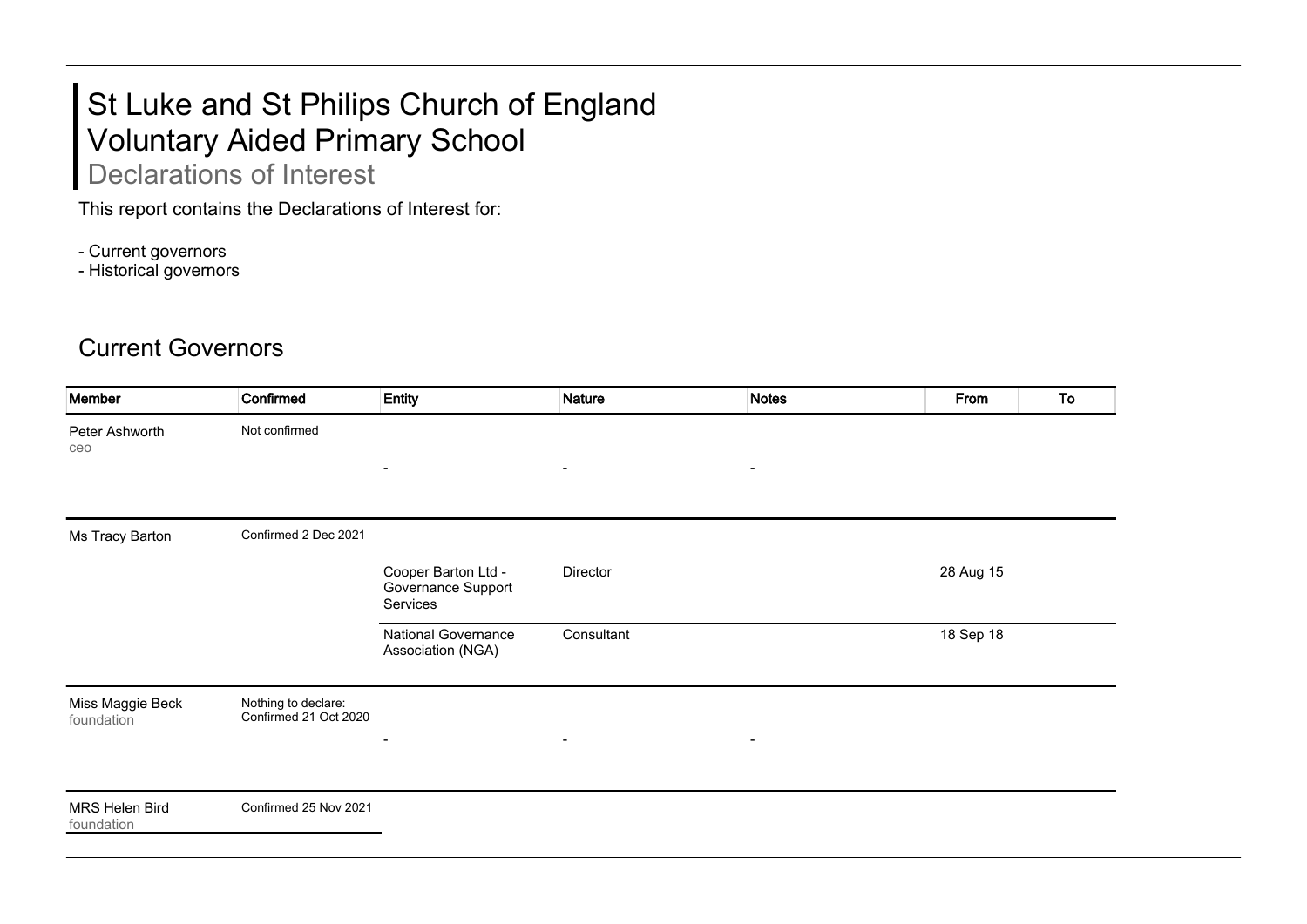| MRS Helen Bird<br>foundation       | Confirmed 25 Nov 2021                        | Mrs Helen Bird                                                                             | Head/Deputy head in<br>another school |           |  |
|------------------------------------|----------------------------------------------|--------------------------------------------------------------------------------------------|---------------------------------------|-----------|--|
| Mr David Borland<br>foundation     | Confirmed 26 Sep 2019                        |                                                                                            | None                                  |           |  |
| Jason Gardner<br>foundation        | Not confirmed                                |                                                                                            | $\overline{\phantom{a}}$              |           |  |
| Mr Fred Kershaw<br>foundation      | Confirmed 2 Nov 2021                         | Blackburn St Luke & St<br>Philip's Primary School - A<br>Church of England                 | <b>Chair Of Governors</b>             | 31 Jul 17 |  |
|                                    |                                              | <b>Blackburn St Matthews C</b><br>of E Primary School with<br><b>Brunel Nursery School</b> | <b>Chair of Governors</b>             | 08 Mar 14 |  |
|                                    |                                              | Darwen St Peter's C of E<br>Primary                                                        | <b>Chair of Governors</b>             | 16 Mar 21 |  |
| Miss Natalie Mason                 | Not confirmed                                |                                                                                            |                                       |           |  |
| Samantha O'Connell<br>headteacher  | Nothing to declare:<br>Confirmed 27 Nov 2021 | $\overline{\phantom{0}}$                                                                   | $\blacksquare$                        |           |  |
| Mrs Morag Rain<br>staff (teaching) | Not confirmed                                |                                                                                            |                                       |           |  |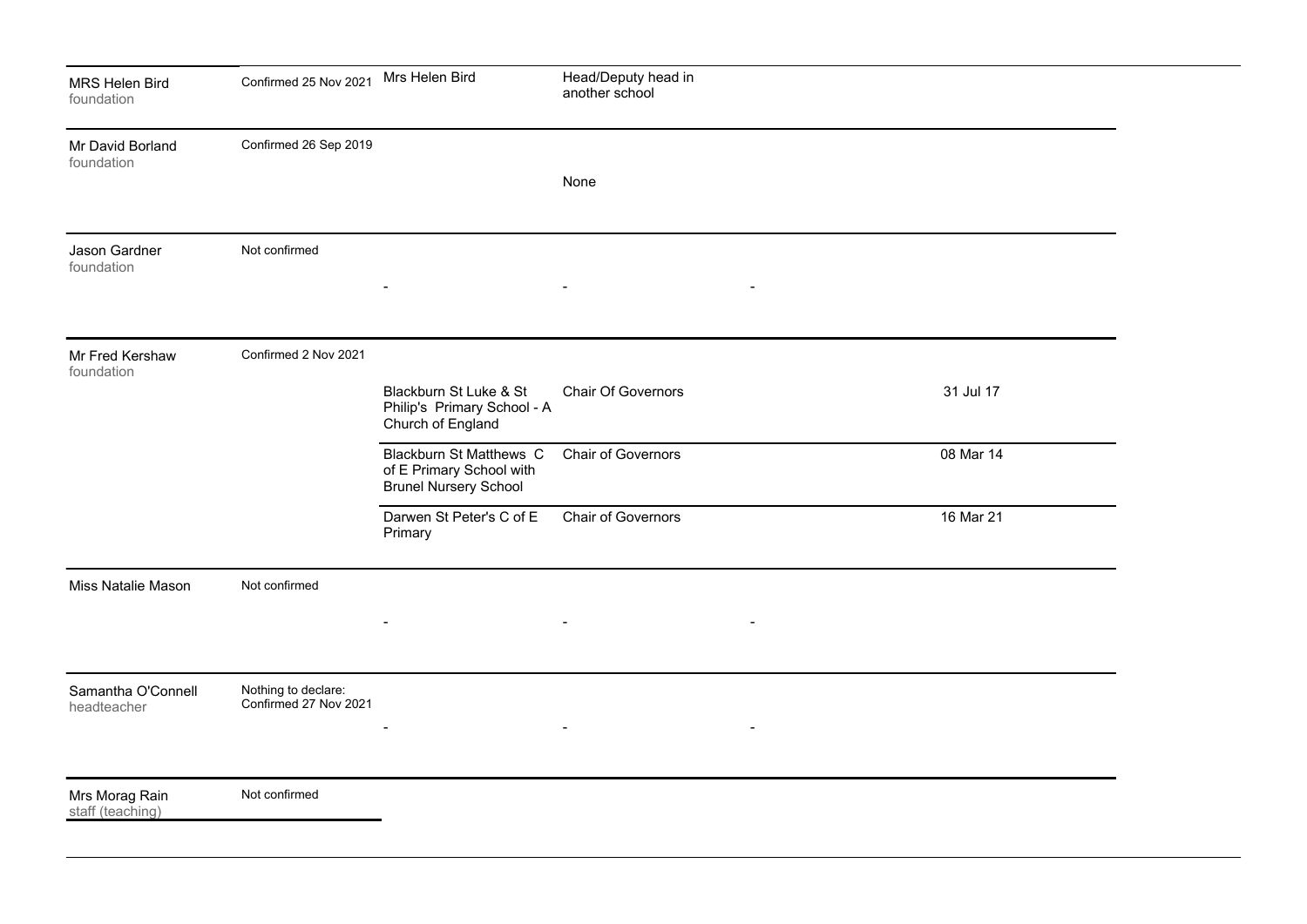| Mrs Morag Rain<br>staff (teaching) | Not confirmed | $\blacksquare$           | $\overline{\phantom{a}}$ | $\blacksquare$ |  |
|------------------------------------|---------------|--------------------------|--------------------------|----------------|--|
| Mrs Lubna Rashid<br>parent         | Not confirmed | $\blacksquare$           | $\blacksquare$           | $\blacksquare$ |  |
| Anne Webster<br>other              | Not confirmed | $\overline{\phantom{a}}$ | $\overline{\phantom{a}}$ | $\,$           |  |